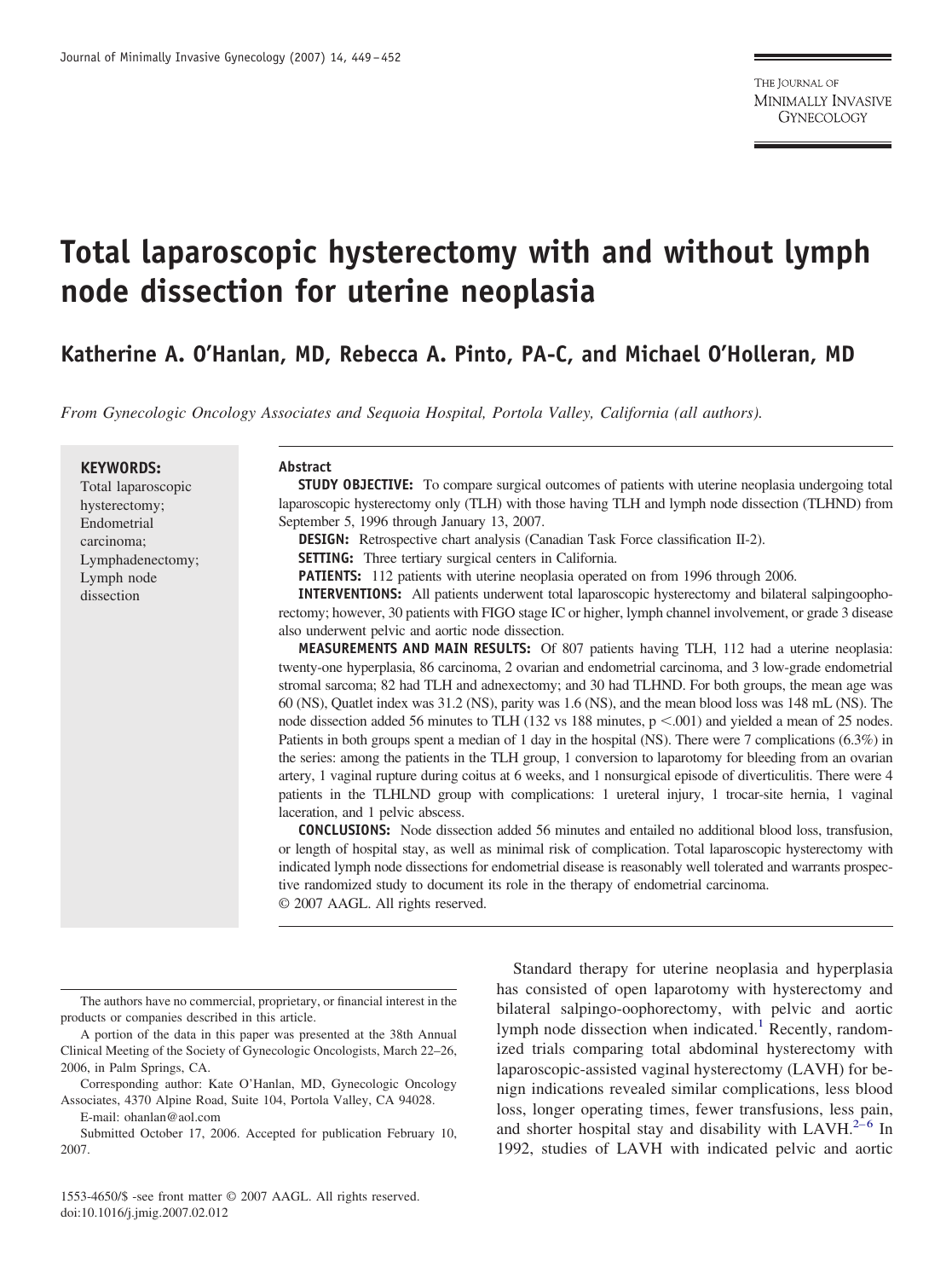lymph node dissections for patients with endometrial carcinoma have confirmed its feasibility and safety<sup>2,3</sup>; however, LAVH can be difficult or impossible to perform for many nulliparous or obese patients. Yet obesity and nulliparity are common risk factors for uterine neoplasia, accounting for more than half of patients with endometrial cancer.<sup>[7,8](#page-3-0)</sup> The total laparoscopic hysterectomy (TLH) has been described as potentially quicker, more efficient, and associated with less blood loss than LAVH<sup>[4](#page-3-0)</sup> and is also more achievable in nulliparous and obese women. $9,10$  There are no randomized, clinical trials of TLH for women with endometrial disease, as yet, and none evaluating the addition of node dissections to TLH.

This large cohort review is undertaken to serve as pilot data for a randomized trial, focusing on outcomes specifically related to the effects of adding node dissections to TLH in a cohort of women with endometrial neoplasia. In this retrospective report, the patient demographics, preoperative indications, surgical data, and complications are recorded and analyzed from a teaching practice, stratifying by whether a node dissection was performed.

# **Patients and methods**

#### **Retrospective study design**

Of 807 cases of TLH performed, 112 cases of simple TLH were initiated for management of endometrial carcinoma, hyperplasia or low-grade endometrial stromal sarcoma (Table 1). In this practice, all patients undergoing hysterectomy are scheduled for a laparoscopic approach unless they have radiographic evidence of metastatic uterine carcinoma or prior operative reports documenting severe intestinal adhesions. All patients with grade 1 and 2 carcinomas had frozen section examination of their uteri for indications for lymph node dissection: cervical stromal invasion, deep myometrial invasion, higher grade, or lym-phatic space invasion.<sup>[5](#page-3-0)</sup> Pelvic and aortic nodes were dis-sected whenever patients had papillary<sup>[6](#page-3-0)</sup> or grade 3 carcinoma. All surgeries were performed by 1 author (KAO'H), assisted by an obstetrics and gynecology resident or attending, or a general surgeon. By TLH, it is meant that all surgery was performed through the laparoscopic ports,

including dissection around the cervix and closure of the vagina.[11](#page-3-0) The hysterectomy procedure is described previ-ously.<sup>[7](#page-3-0)</sup> By lymph node dissection (TLHLND), it is meant that after the TLH, pelvic and aortic nodes were dissected when indicated. The dissection of the pelvic nodes extended from the genitofemoral nerve medially, from the crossing of the ureter inferiorly to the crossing of the deep circumflex ileac vein over the external ileac artery, posteriorly to the posterior aspect of the hypogastric artery and obturator nerve. The aortic nodes were dissected from the crossing of the ureter superiorly over the common iliac artery and vein, the vena cava and aorta on the right, and over the psoas muscle on the left, up to the ovarian artery. Blood loss was estimated by direct observation of the volumetric canister in which it was collected.

#### **Data analysis**

With Investigational Review Board approval maintained yearly at Sequoia Hospital in Redwood City, CA, the office and hospital charts were reviewed, and data were recorded anonymously. The data were analyzed on a JMP (SAS Institute, Cary, NC) statistical analysis package, using analysis of variance (ANOVA) and for comparison of continuous data, and  $\chi^2$  analyses including Fisher's exact test for nominal data. A value of  $p < 0.05$  was accepted as significant. Mean and SD with CIs were reported to describe these normal distributions.

### **Results**

Of 807 patients having TLH, 114 patients were identified with uterine neoplasia, and 2 were found to have widespread metastatic disease at initial placement of the laparoscope and were immediately converted to open laparotomy for completion of debulking and staging, leaving 112 for analysis.

In both groups, the mean age was 60 years (NS), with mean parity of 1.6 children (NS), ranging from 0 to 6. Overall, 35% of the women were nulligravid. In both groups, the mean Quatlet index was 30.4 (NS), ranging from 17.8 to 60.7. Fourteen women had a body mass index between 40 and 60.

#### **Table 1** Demographic statistics

| $1001C_1$<br><b>DUITOGRAPHIC SCALISLICS</b> |                |                 |                   |                 |         |  |  |  |
|---------------------------------------------|----------------|-----------------|-------------------|-----------------|---------|--|--|--|
| Patient demographics                        | TLH $(n = 82)$ |                 | TLHLND $(n = 30)$ |                 |         |  |  |  |
|                                             | Mean (SD)      | 95% CI          | Mean (SD)         | 95% CI          | ANOVA p |  |  |  |
| Age (yrs)                                   | 61.5(12.1)     | $(58.9 - 64.1)$ | 57.2(14.4)        | $(52.1 - 62.3)$ | 0.11    |  |  |  |
| Parity                                      | 1.7(1.6)       | $(1.3 - 2.1)$   | 1.5(1.4)          | $(.99 - 2.0)$   | 0.5876  |  |  |  |
| Body mass index                             | 31.8(10.2)     | $(29.6 - 33.9)$ | 29.5(7.2)         | $(26.9 - 32.1)$ | 0.2662  |  |  |  |

 $TLH = total$  laparoscopic hysterectomy;  $TLHLD =$  lymph node dissection.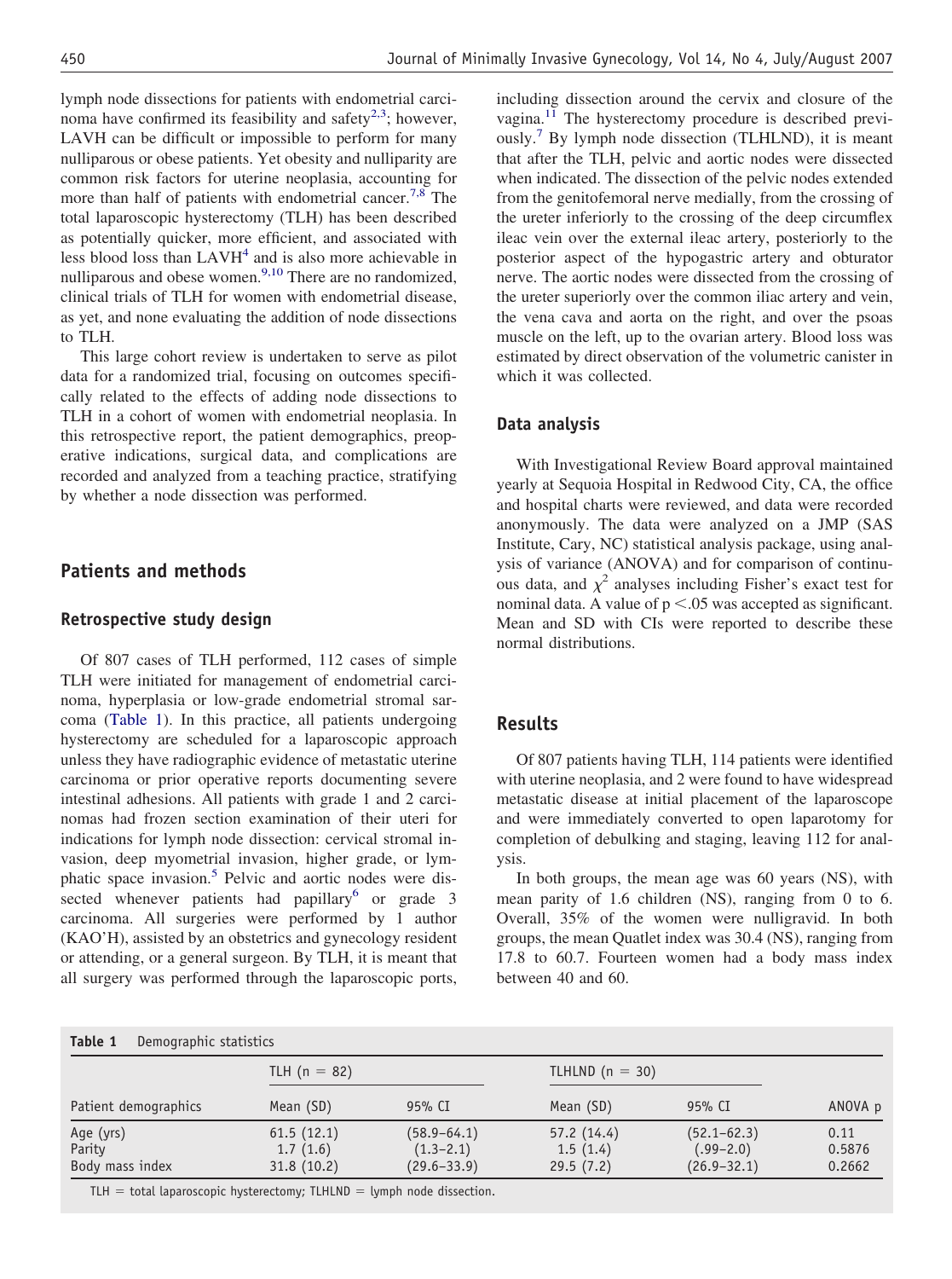| Table 2<br>Surgicopatriological statistics |                |               |                   |               |         |  |  |  |  |
|--------------------------------------------|----------------|---------------|-------------------|---------------|---------|--|--|--|--|
|                                            | TLH $(n = 82)$ |               | TLHLND $(n = 30)$ |               |         |  |  |  |  |
| Surgical data                              | Mean (SD)      | 95% CI        | Mean (SD)         | 95% CI        | ANOVA p |  |  |  |  |
| Duration of surgery (min)                  | 132.1(46.1)    | $(122 - 142)$ | 188.1 (56.8)      | $(167 - 208)$ | < .0001 |  |  |  |  |
| Estimated blood loss (mL)                  | 134 (213)      | $(88 - 180)$  | 186 (235)         | $(101 - 270)$ | .264    |  |  |  |  |
| Length of hospital stay (days)             | 1.6(.9)        | $(1.4 - 1.8)$ | 1.6(1.4)          | $(1.1 - 2.1)$ | .8752   |  |  |  |  |
| Uterine weight (q)                         | 158 (117)      | $(130 - 185)$ | 130(61)           | $(107 - 152)$ | .2217   |  |  |  |  |
| Number nodes obtained                      |                |               | 25(12.5)          | $(20-29)$     |         |  |  |  |  |

**Table 2** Surgicopathological statistics

 $TLH = total$  laparoscopic hysterectomy;  $TLHLD =$  lymph node dissection.

Surgery duration was obtained from the computerized hospital record and included the procedure time from surgical start to finish. The mean duration of surgery was 56 minutes longer for patients requiring node dissections  $(132.1 \text{ vs } 188.1 \text{ minutes}, p = .0001)$  (Table 2). Many patients had additional procedures (Table 3) performed in addition to the primary surgery, including 35 appendectomies, 5 omentectomies, 2 ureterolysis, and 2 colpocystopexies, 4 hernia repairs, and 8 uterosacral ligament plications. The specific times used for these other procedures were neither recorded nor subtracted from the total duration of the surgical procedure. Among patients having only hysterectomy/adnexectomy with no other procedure, operating time was less than 90 minutes for 16 patients (14%), and under 120 minutes for 35 patients (31%).

The estimated blood loss was 143 mL per case in both groups (NS), with 52 (46%) patients losing 50 mL or less and 77 (68%) losing less than 100 mL (Table 2). Three patients required transfusions of 2, 4, and 5 units of blood, respectively.

The mean hospital stay was 1.6 days for both groups (NS); the median hospital stay was 1 day. For the first 4 years of the study, patients were instructed that they would stay 2 days in the hospital, and they stayed 1.99 days. In comparison, patients in the latter half were counseled to expect that their discharge would be on postoperative day 1, and they stayed 1.05 days ( $p = .0001$ ).

| <b>TLH</b><br>No. $(\% )$<br>$(n = 82)$<br>Fulgurate endometriosis<br>2(2.4)<br>$\mathbf{\Omega}$<br>Lysis of adhesions<br>6(7.3)<br>Omentectomy<br>O<br>Uterosacral ligament plication<br>4(5)<br>1(1.2)<br>Burch/T0T | Table 3<br>Additional procedures |        |                                                               |
|------------------------------------------------------------------------------------------------------------------------------------------------------------------------------------------------------------------------|----------------------------------|--------|---------------------------------------------------------------|
|                                                                                                                                                                                                                        |                                  |        | <b>TLHLND</b><br>No. (%)<br>$(n = 30)$                        |
| Ureterolysis<br>$\Omega$<br>Appendectomy<br>20(25)<br>Herniorrhaphy<br>3(3.6)                                                                                                                                          | Cystoscopy                       | 25(30) | 5(17)<br>4(13)<br>1(.4)<br>20(67)<br>2(6)<br>15 (50)<br>1(.4) |

 $TLH = total$  laparoscopic hysterectomy;  $TLHLD =$  lymph node dissection.

In both groups, the mean uterine weight was 150 g (NS). In 11 cases in which the enlarged uterus  $(>250 \text{ g})$  would not fit through the vagina, the uterus was placed inside a Lapsac (Cook Surgical, Chicago, IL) nylon surgical bag, which was then pulled open end first out through the vagina, allowing vaginal morcellation of the uterus inside the bag, with no intraperitoneal spillage. In most cases, the uterus required only a few incisions to permit removal from the vagina, such that the pathologists had no trouble reconstructing the uterus to assess depth of invasion, tumor location, and cervical invasion to give a thorough and accurate tissue report.

For 30 patients with a preoperative diagnosis of grade 3 histology, or whose frozen section revealed a tumor that was greater than 50%, invaded through the myometrial wall or lymph channels, a pelvic and aortic TLHLND was performed, yielding a mean of 25 nodes. Washings were positive in both of 2 patients with concurrent ovarian primaries, and 12 (14%) of 85 patients with uterine primaries. The staging based on the final pathologic diagnoses revealed: 30 with stage IA, 32 with stage 1 IB; 13 with stage IC, 1 with stage IIA, 4 with stage IIB, 2 with stage IIIA, 1 with stage IIIB, 7 with stage IIIC, 1 with stage IV, and 21 with only hyperplasia.

The overall complication rate for the series was 6.3%, with 3 patients in the TLH group having 1 conversion to open laparotomy for persistent bleeding from an ovarian artery, 1 vaginal rupture after coitus at 6 weeks healed with observation, and 1 nonsurgical episode of diverticulitis. Four patients in the TLHLND group had complications: 1 ureteral injury, 1 incarcerated hernia, 1 vaginal laceration, and 1 pelvic abscess. The first patient had a left ureter immediately adjacent to the left side of the aorta, which was excised with a 2-cm nodal bundle. The pathologist contacted the surgeon the next day, and confirmatory intravenous pyelography was performed. The patient underwent laparotomy, stenting, and successful anastomosis. The second patient had an incarcerated small bowel hernia develop through her right abdominal 5-mm trocar site and underwent mini-laparotomy at the trocar site with suture repair of the fascia and good recovery. Another patient had vaginal bleeding in the recovery room and was returned to the operating room for suture of a laceration. One patient had pelvic fluid collection and fever and underwent antibiotic